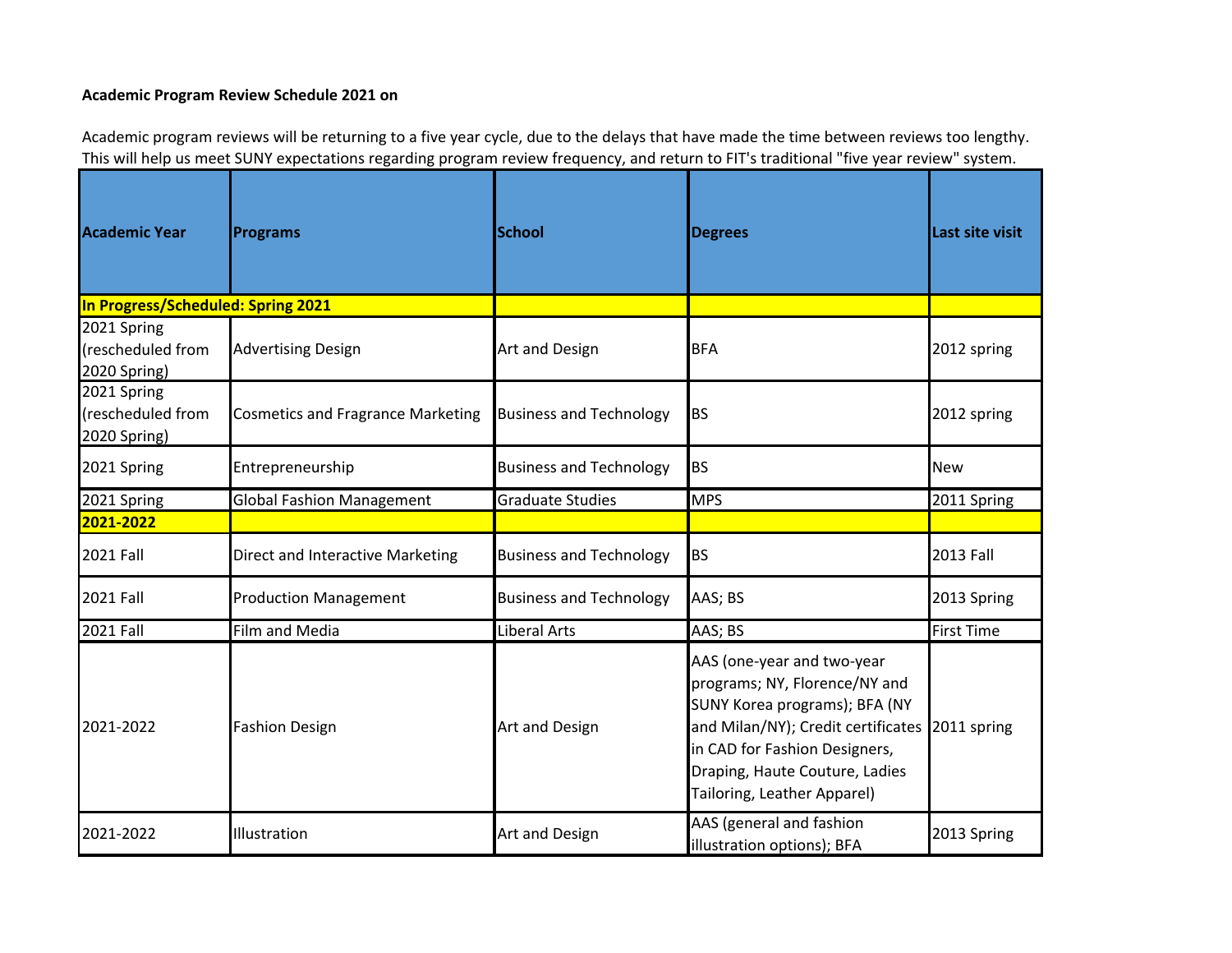| 2021-2022 | <b>Cosmetics and Fragrance Marketing</b><br>and Management | <b>Graduate Studies</b>        | <b>MPS</b>                                                                                                 | 2012 spring       |
|-----------|------------------------------------------------------------|--------------------------------|------------------------------------------------------------------------------------------------------------|-------------------|
| 2021-2022 | <b>International Trade and Marketing</b>                   | <b>Business and Technology</b> | BS (including online degree<br>program)                                                                    | 2015 Spring       |
|           |                                                            |                                |                                                                                                            |                   |
| 2022-2023 | <b>Fashion Design</b>                                      | <b>Graduate Studies</b>        | <b>MFA</b>                                                                                                 | <b>First Time</b> |
| 2022-2023 | <b>Illustration MFA</b>                                    | <b>Graduate Studies</b>        | <b>MFA</b>                                                                                                 | <b>2015 Fall</b>  |
| 2022-2023 | Fine Arts                                                  | Art and Design                 | AAS; BFA                                                                                                   | 2015 Spring       |
| 2022-2023 | Menswear                                                   | Art and Design                 | AAS                                                                                                        | 2013 Spring       |
| 2022-2023 | Home Products Development                                  | <b>Business and Technology</b> | <b>BS</b>                                                                                                  | <b>2016 Fall</b>  |
| 2022-2023 | <b>Exhibition Design</b>                                   | <b>Graduate Studies</b>        | MA                                                                                                         | <b>2016 Fall</b>  |
| 2022-2023 | Packaging Design                                           | Art and Design                 | <b>BFA; Sustainable Packaging</b><br>Design certificate                                                    | 2016 Spring       |
| 2022-2023 | Jewelry Design                                             | Art and Design                 | AAS; credit certificate in<br>Gemology                                                                     | 2016 Spring       |
| 2022-2023 | <b>Technical Design</b>                                    | <b>Business and Technology</b> | BS; patternmaking credit<br>certificate                                                                    | 2016 Spring       |
|           |                                                            |                                |                                                                                                            |                   |
| 2023-2024 | <b>Exhibition and Experience Design</b>                    | <b>Graduate Studies</b>        | <b>MFA</b>                                                                                                 | 2017 Spring       |
| 2023-2024 | Art History and Museum Professions                         | Liberal Arts                   | <b>BS</b>                                                                                                  | <b>2017 Fall</b>  |
| 2023-2024 | <b>Accessories Design</b>                                  | Art and Design                 | AAS (one-year and two-year);<br>BFA; Credit Certificates in<br>Millinery; Performance Athletic<br>Footwear | 2017 Spring       |
| 2023-2024 | <b>Advertising and Marketing</b><br>Communications         | <b>Business and Technology</b> | AAS(one-year and two-year); BS                                                                             | 2018 Spring       |
| 2023-2024 | <b>Toy Design</b>                                          | Art and Design                 | <b>BFA</b>                                                                                                 | 2018 Spring       |
| 2023-2024 | <b>Textile/Surface Design</b>                              | Art and Design                 | AAS (one-year and two-year);<br><b>BFA</b>                                                                 | 2018 Spring       |
| 2023-2024 | <b>Fabric Styling</b>                                      | Art and Design                 | <b>BFA</b>                                                                                                 | 2018 Spring       |
| 2023-2024 | Photography                                                | Art and Design                 | AAS; BFA; credit certificate in<br>Digital Still Photography                                               | 2018 Spring       |
| 2023-2024 | <b>Textile Development and Marketing</b>                   | <b>Business and Technology</b> | AAS (one-year and two-year); BS                                                                            | 2018 Spring       |